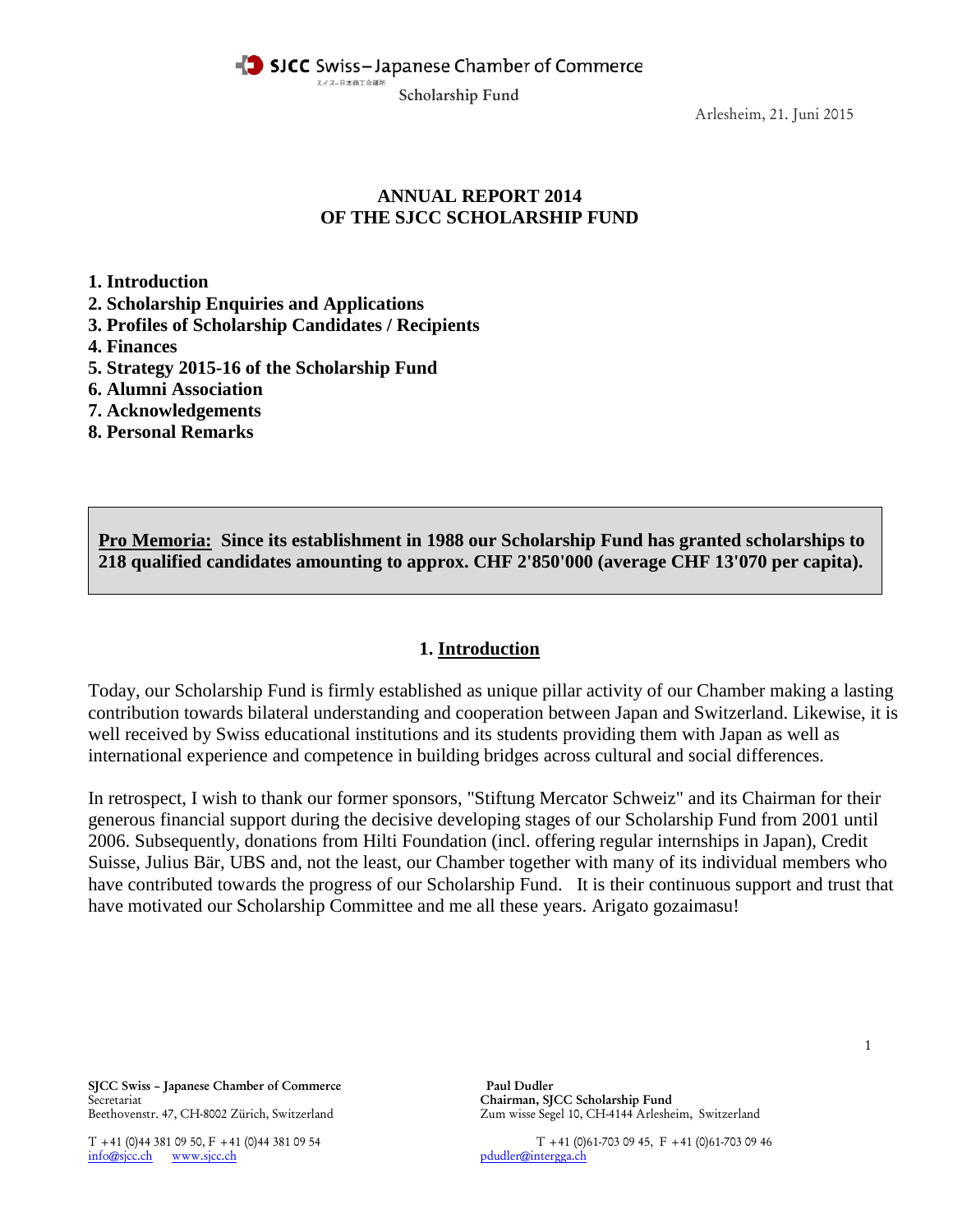SICC Swiss-Japanese Chamber of Commerce

スイスー日本商工会議所

Scholarship Fund

Arlesheim, 21. Juni 2015

# **2. Scholarship Enquiries and Applications**

| <b>Summary 2014:</b> | - Scholarships approved:<br>- Open enquiries / applications:<br>- Rejected or cancelled applications:<br><b>Total</b> | 10<br>6<br>21 |
|----------------------|-----------------------------------------------------------------------------------------------------------------------|---------------|
|----------------------|-----------------------------------------------------------------------------------------------------------------------|---------------|

Applications and qualified Enquiries were approximately on par with 2013 (20), but considerably lower than in previous years when more funds were available. Again, Scholarships granted had to be restricted to 5 totaling JPY 3'200'000, i.e. average JPY 640'000 (CHF 5'760) per capita, the lowest level in my memory. On the positive side, we continue to benefit from a weak Yen  $\omega \pm \text{CHF } 0.90$ . Since payments to recipients are made in Yen, there is no negative impact to them in Japan (no inflation).

## **3. Profiles of Scholarship Candidates / Recipients in 2014**

#### **Pro Memoria: Typical Profile of a Scholarship Candidate**

- Female or male graduate from university or qualified professional with apprenticeship
- Age less than 32 years, resident of Switzerland
- Has already acquired good basic knowledge of spoken and written Japanese preparing for his/her Japan training
- Highly motivated and committed to a "Japan Year" consisting of 3-6 m intensive Japanese language study and 6-9 m internship in a Japanese or international company
- Has well balanced and positive personality with clear goals and willingness to adapt to different customs and culture
- Displays an entrepreneurial spirit and risk tolerance

The subsequent table provides background information on the 5 scholarship recipients in 2014. Their personalities, educational qualifications and, notably, motivation have been verified at personal interviews. The respective conclusions and recommendations were then discussed in the Scholarship Committee which ultimately decided on scholarships. As a consequence, this procedure has over the years ensured a minimal failure rate, i.e. only 4 scholarship recipients (out of 218) have not completed their "SJCC Japan Year".

Zum wisse Segel 10, CH-4144 Arlesheim, Switzerland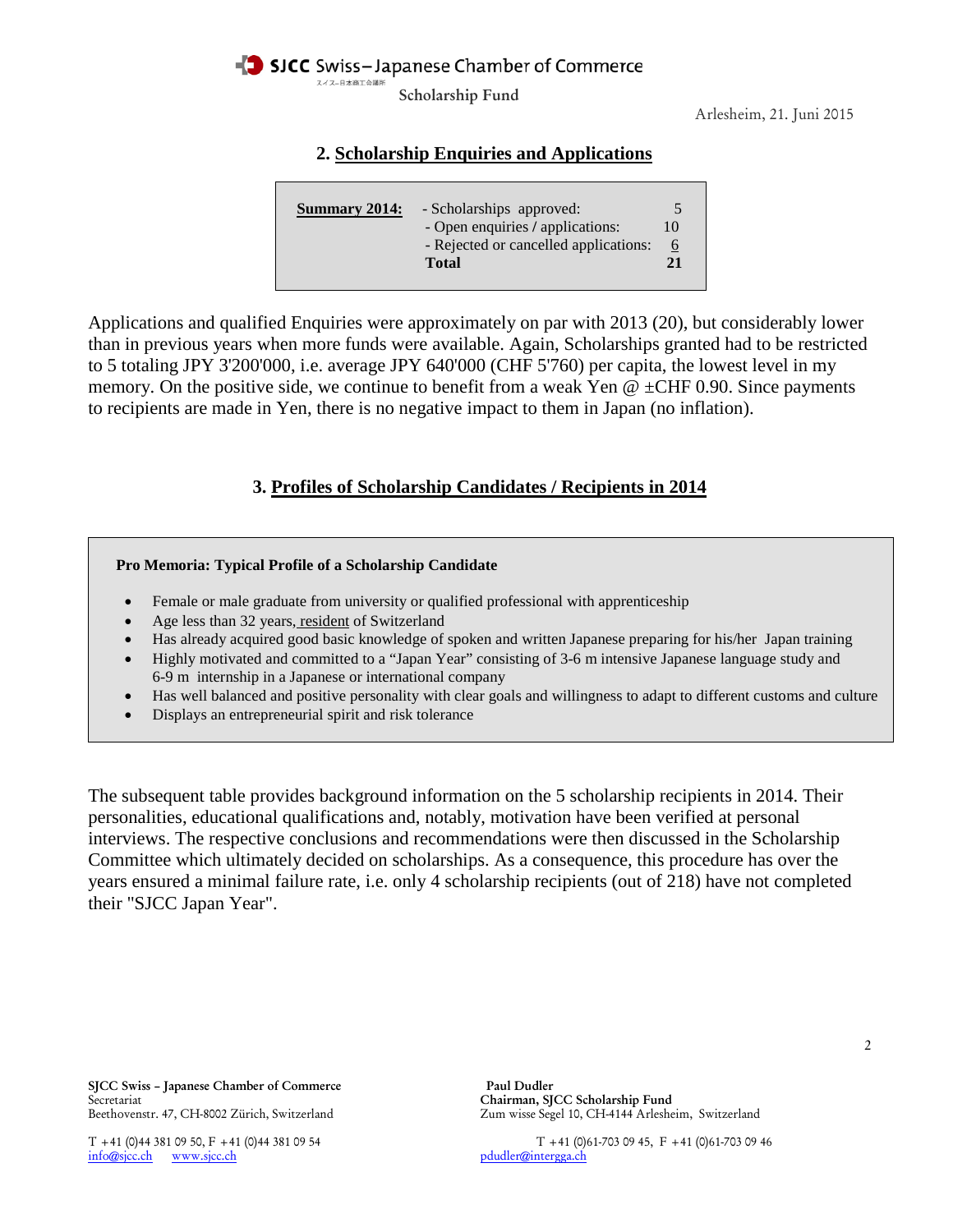### **Update on companies in Japan which have offered internships during the last few years:**

| <b>International Companies</b> | <i>Japanese Companies</i>                     |
|--------------------------------|-----------------------------------------------|
| - AstraZeneca                  | - Architectural Atelier Bow Wow               |
| - BMW Technology Office        | - Bijutsu Daigaku, University of Art & Design |
| - Bosch                        | - Mitsubishi Electric                         |
| - Hilti                        | - Mitutoyo                                    |
| - Mercedes-Benz                | - Nissan                                      |
| - Kaba                         | - Rakuten (large IT company)                  |
| - Novartis                     | - Riken Genomic Sciences Center               |
| - Sika                         | - STS Forum (Science & Technology in Society) |
| - Swiss Embassy & Business Hub | - Sunstar                                     |
| - Syngenta                     | - Tokyo Biolinks                              |
| - TüV Rheinland Group          | - Toyo Shutter                                |
| - Zurich Financial Services    | - Urban Connections, Tokyo                    |

# **4. Finances**

Our Balance Sheet remained healthy with an accumulated surplus (cash at banks) of CHF 113'750 (116'7710) at yearend. Contingent Liabilities, i.e. outstanding but committed scholarship payments amounted to 40'100 to be carried forward to 2015. Donations received from SJCC increased to CHF 20'000 from 10'000 in 2013 (ref. Audit Report by Deloitte).

As from 2015**/**16 we expect further donations from newly solicited sponsors (such as Sika) in support of our efforts to respond more positively to demand for scholarships (presently the ratio is 1 granted vs. 5 rejected). A respective project is being initiated and developed by Martin Stricker.

# **5. Strategy 2015-16 of the Scholarship Fund**

Apart from the regular strategies such as providing financial as well as qualitative support and encouragement to qualified scholarship candidates our focus in the coming 2 years will be on

- maintaining an optimal organization as pillar activity of our Chamber
- managing the financial resources of our Scholarship Fund within SJCC guidelines, in line with both the expectations of our sponsors as well as the needs of our scholarship candidates
- regularly report to the ExB / BOD on progress of the Fund
- strengthen PR and networking activities
- supporting our Alumni Associations in Switzerland and Japan.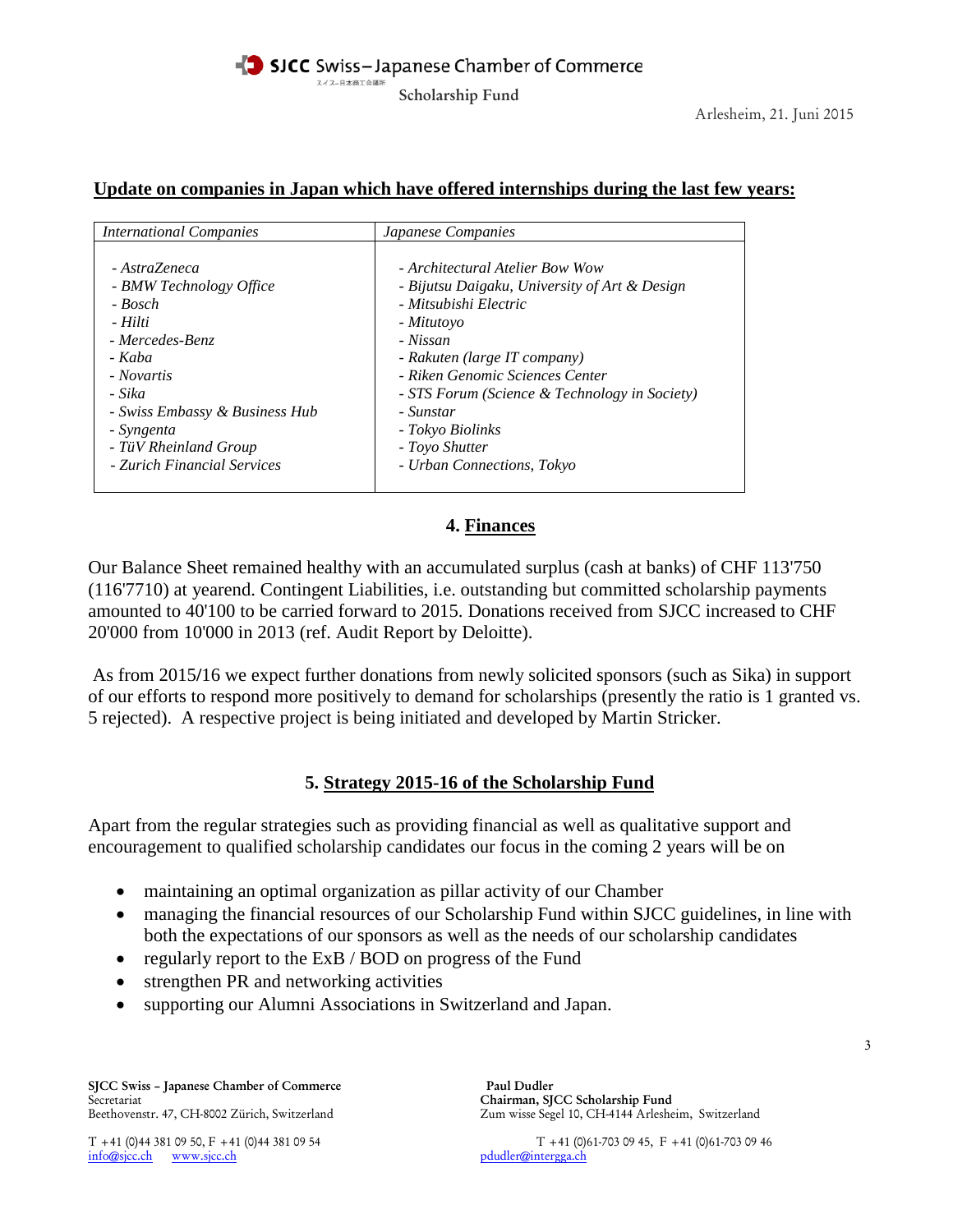SJCC Swiss-Japanese Chamber of Commerce

スイスー日本商工会議所

Scholarship Fund

Arlesheim, 21. Juni 2015

# **6. Alumni Association**

Our Alumni Association founded in April 2002 with activities in Switzerland and Japan primarily serves scholarship recipients as a platform for further developing their knowledge and experience of Japan. Equally important is its aim to strengthen friendship and common purpose among members. In the process, the Association has also been building a network of contacts with Swiss and Japanese companies and institutions, primarily serving the needs of its members. In Japan it is also a "home away from home" supporting new arrivals in various administrative procedures, recommending internship opportunities, contacts with the Swiss Embassy and Business Hub, etc.

Upon return to Switzerland all registered Alumni are offered a free initial membership in the Chamber. Thus, both institutions can share and benefit from each other's experience, knowledge and competence. I may also mention here that the President of the Alumni Association serves on the BOD of the Chamber.

### **7. Acknowledgements**

On behalf of the Swiss-Japanese Chamber, its Scholarship Fund and myself I wish to extend our gratitude to

- **-** the Japanese Embassy in Bern, H.E. Ambassador Ryuhei Maeda
- **-** the Swiss Embassy in Tokyo, H.E. Ambassador Urs Bucher
- **-** the Swiss Business Hub, Roger Zbinden
- **-** our new sponsor, Sika AG, CH-6340 Baar, and all former donators
- **-** the BOD of the Swiss Chamber of Commerce & Industry in Tokyo and its President, Michael Mroczek
- **-** the BOD of the Swiss-Japanese Chamber in Zurich and its President , Felix Bossert
- **-** the Alumni Associations in Switzerland and Japan and their President, Dominique Ursprung
- **-** my colleagues of the SJCC BOD

for their continued interest in our activities, their support and guidance. As previously mentioned, the SJCC Scholarship Fund is solely dependent on its sponsors for financing its scholarships. All donations without deductions are exclusively being used for funding scholarships, thus, helping to develop a growing pool of well-educated young professionals with an international mindset, a strong rooting in the Japanese business environment and, likewise, a familiarity with Japan's culture, social and business practices. They serve the needs of our industry (Japan being the 3<sup>rd</sup> largest export market for Switzerland), educational institutions and government administration with their professional qualifications and enthusiasm.

SJCC Swiss – Japanese Chamber of Commerce Paul Dudler Secretariat Chairman, SJCC Scholarship Fund<br>Beethovenstr. 47, CH-8002 Zürich, Switzerland Chairman, SJCC Scholarship Fund

 $info@s$ jcc.ch [www.sjcc.ch](http://www.sjcc.ch/)

Zum wisse Segel 10, CH-4144 Arlesheim, Switzerland